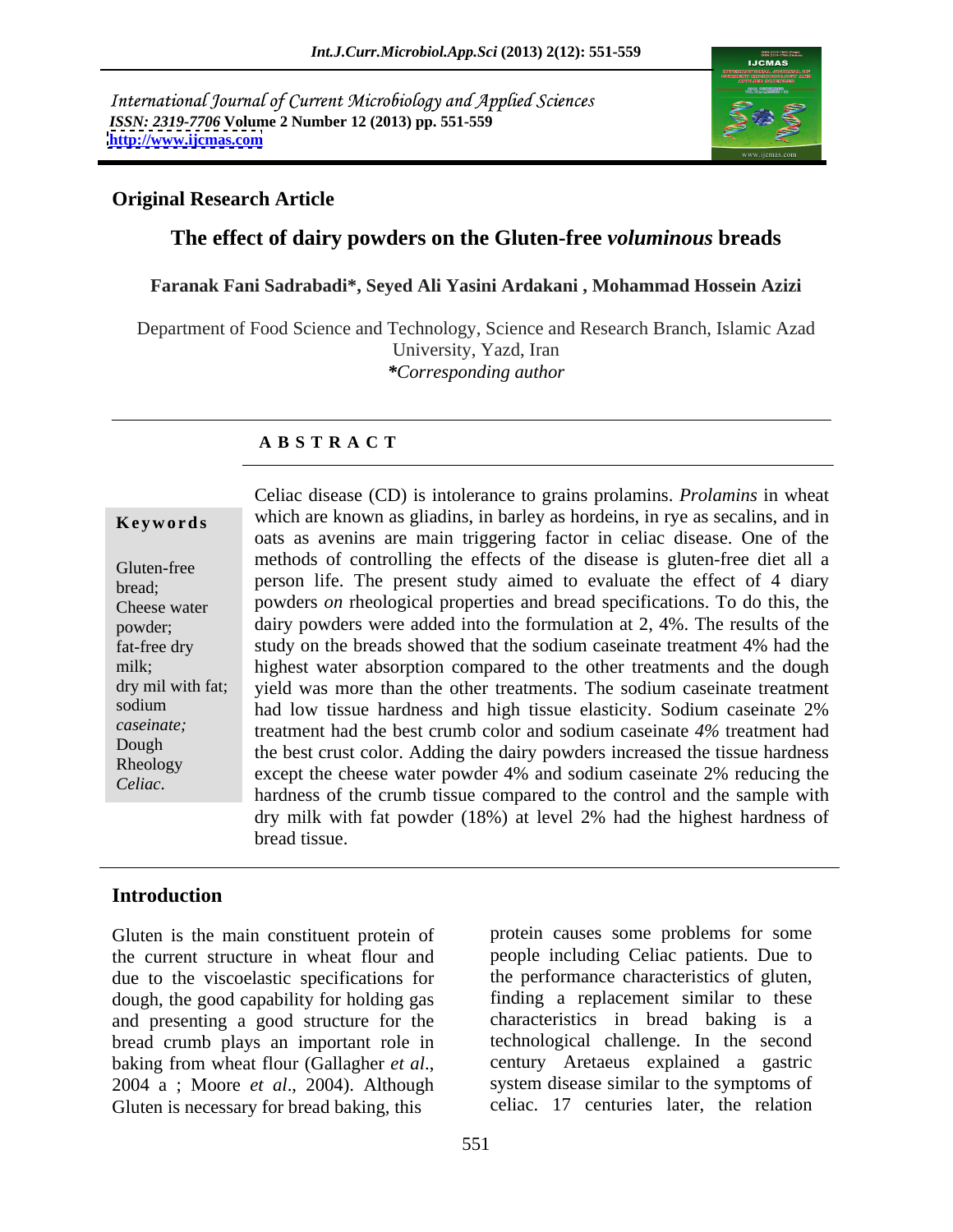between some specific grains and **Bread formulation** symptoms of gastric system in celiac was proved. Celiac is a hidden diseases and it is not recognized mostly. This disease is including rice flour (240gr), maize starch diagnosed at adulthood. Celiac is a kind of (300 gr), soy flour (48 gr), self-immune gastric disease due to transglutaminase enzyme (3 gr), Alpha digesting gluten in people genetically amylase (0.15 gr), Lipase (0.15 gr), guar susceptible. Gluten – free diet is the only gum  $(12gr)$ , Xanthan  $(5 \text{ gr})$ , effective treatment for celiac. Gluten's Carboxymethyl cellulose (5 gr), yeast (60 absence in bread formulation often results gr), inulin (10gr), Pregelatinized starch (39 in a liquid batter rather than pre-baking gr), oil (20 gr), Sugar(27 gr), salt (15 gr), dough and resulting textures are crumbly, Datem (10gr) being improved by the with poor color and other post-baking quality defects. Gluten-free breads get stale rapidly and it is due to the high amount 100% of flour to starch in their powder and in the formulations, the dairy formulation. Due to the absence of gluten, powder was added in 2, 4% levels. The more water is accessible and it increases related signs are shown briefly in Table 1. the softness of crumb and crust. As celiac is highly prevalent and gluten-free bread is **Gluten-free voluminous bread baking** rare in the market and most of the gluten-<br>method free breads in the market are low quality, with bad taste and flavor and as wheat To provide the gluten free bread, at first all flour is removed and other kinds of flour the dry compound was sieved after being are used, the nutritional value is reduced. weighted to be mixed well. Then dry yeast The preparation of these diet breads is most important in this case. the rest of water was added. The water

Maize starch was provided from Mahshad Fereidunkenar (Iran) with moisture 9.74%, provided from Soy Sun company. The as 500gr was weighted and was put into<br>formulation of Gluten free bread with the moulder 4.5\*9\*20 mm with greased formulation of Gluten free bread with sodium caseinate (Iran *sodium* caseinate), wall and was put into the fermentation box<br>fat-free whey powder (Poyan milk Iran) at 30<sup>°</sup> and moisture of 85% for 35 min. fat-free whey powder (Poyan milk, Iran), guar (Rama, India), Inolin, Sensus, Netherland *(*transglutaminase Ajinomoto), Germany (yeast), Fariman yeast (Datem), Danisko, Denmark (Xanthan, Provisco), Switzerland (Carboxymethyl cellulose, Sunrose), Japan (Guar, Rama), India.

### **Bread formulation**

Gluten-free bread formulation was (300 gr), soy flour (48 gr), gum (12gr), Xanthan (5 gr), researchers of the present study.

The control formulation was without dairy powder was added in 2, 4% levels. The

# **method**

**Materials and Methods applied** ingredients and based on the Starch Company, the rice flour from The required dough was provided in the fat 0.72% and ash 0.56% and soy four was mixed at 60rpm for 5min. Then the dough When with fat 18% (Poyan milk, Iran), The baking was done at  $250^{\circ}$ C for 20 min. suspension with sucrose was added and applied was varied depending upon the empirical evaluation, the good firmness of the dough for molding was determined. The required dough was provided in the small mixer and all the compounds were mixed at 60rpm for 5min. Then the dough as 500gr was weighted and was put into the moulder 4.5\*9\*20 mm with greased wall and was put into the fermentation box at  $30^{\circ}$  and moisture of 85% for 35 min. After being baked, the breads were taken out of the moulder and were kept at room temperature to be cooled. After that each of the specimen were packed in polyethylene bags to evaluate the quality and quantity characteristics.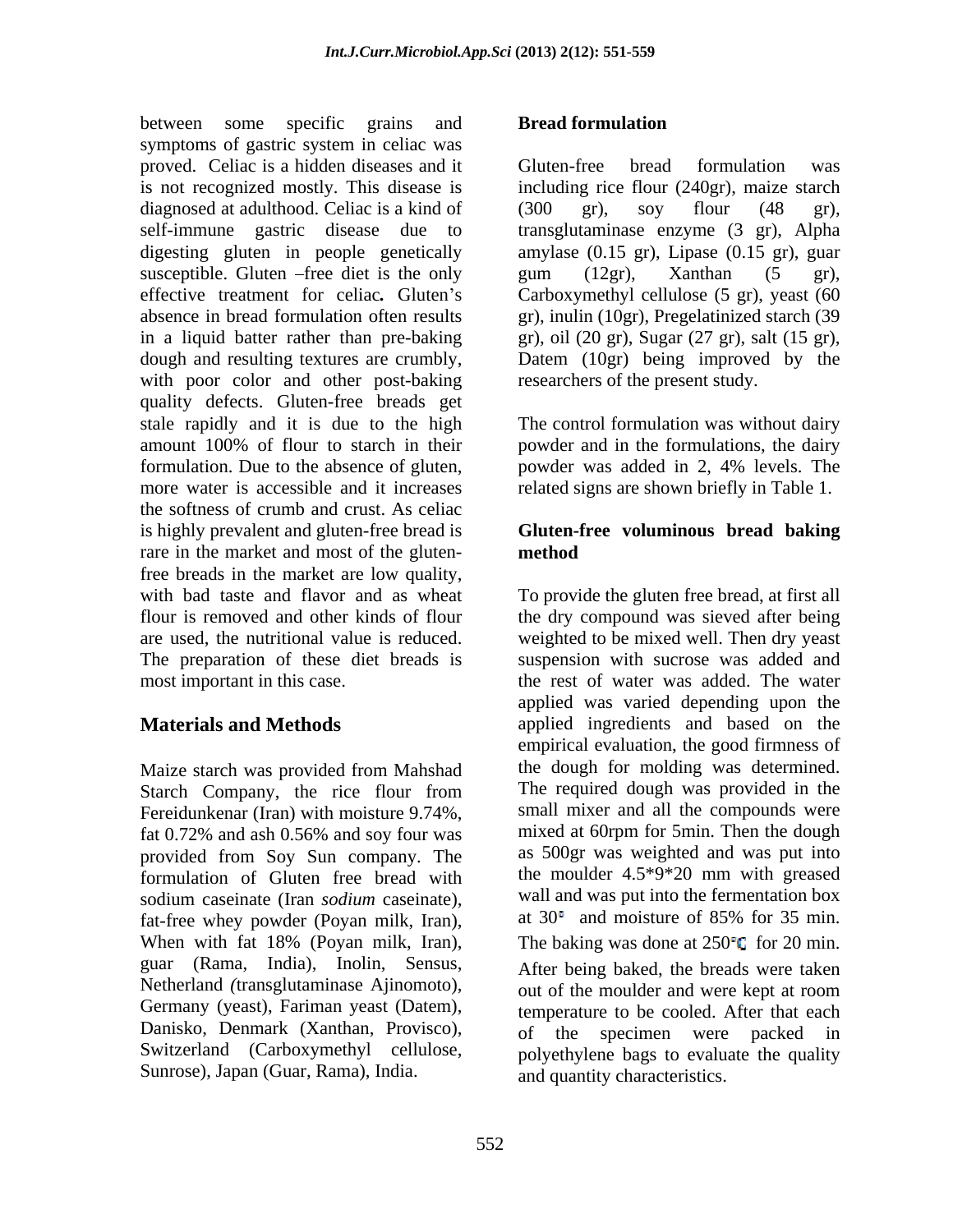with AACC No. 12-46 were performed and correction coefficient 6.25 was used to convert azoth to protein. PH test: In Results and Discussion accordance with AACC method No. 02- 52, the bread volume was measured by As the only way to cure CD is permanent rapeseed displacement method and divided use of gluten-free diet (Mezaize et al., by weight(gr) to calculate specific volume  $2009$ , bread is the dominant food of the

loss of bread  $(\%)=$  (lump)\*100/bread softness was evaluated by tissue meter  $(Anton, 2007)$ . The present study baking was evaluated to test the staling this test, the specimens were compressed the dairy powders sodium caseinate 4% by cylinder probe with diameter 40mm and speed 100mm/min to 50% of their

Image J software was used to process the caseinate 4% led into the increase of water scanner (Hp Scanjet G3010) with treatment without any significant resolution 300 pixel then the images were

The chemical tests, Farinograph test, evaluated by Image J software. By making dough and bread yield, specific volume, the LAB space active in Plugins, L,a,b colorimeter and porosity were performed. values were computed. To evaluate the **The chemical tests were as following:** technique was used. To do this, a slice of **Moisture test:** In accordance with AACC scanner (Hp Scanjet G3010), resolution method, NO. 16-44, A15-44 and ash test: 300 pixel (Figure a).The provided image In accordance with AACC method No. 01- was given to Image J software. By 08, 17-08 and protein test: In accordance activating 8 byte section, the grey level crumb porosity, image processing crumb was provided and was imaged by image was created.

# **Results and Discussion**

of the breads in mL/gr. population in the world (Anoton, 2007). To measure the dough yield is the dough grain product without Gluten is an gram amount of 100 gram raw materials, important issue for the technologists the weight of flour compounds/bread (Rezentti *et al*., 2007). The dairy powders weight=100\*bread yield (%), the weight are used to imitate and present the visco weight –lump weight. Bread crumb improving the quality of this product Rochdael (088MTCl model) and the bread evaluated the effects of four dairy powders hardness in 24, 48 and 72 hour after on quality properties of the dough and and the increase of force during three days formulation to produce gluten-free bread of measurement showed more staling. In with high quality. As it is observed, among height. The test was done on two slices of and other tests In the sensory evaluation bread loaf center. on the treatments, treatment 6,9 had the **Measuring the color and bread porosity** treatments. Treatment 7 had the highest The image processing to extract color the highest score in sensory test. As it was parameters was done in Lab color space. said, the treatment including *sodium* bread images. To measure these indices, a absorption of flour compound of the slice of bread was provided (Figure a) by formulations compared to the control use of gluten-free diet (Mezaize *et al*., 2009), bread is the dominant food of the Replacing Gluten in production of this elastic characteristics of Gluten and (Anton, 2007). The present study Gluten-free breads and presented a good the dairy powders sodium caseinate 4% had the best efficiency in presenting the good properties in terms of Farinograph highest scores among the existing sensory score and then treatment 6,9 had caseinate 4% led into the increase of water treatment without any significant difference. The result of this issue was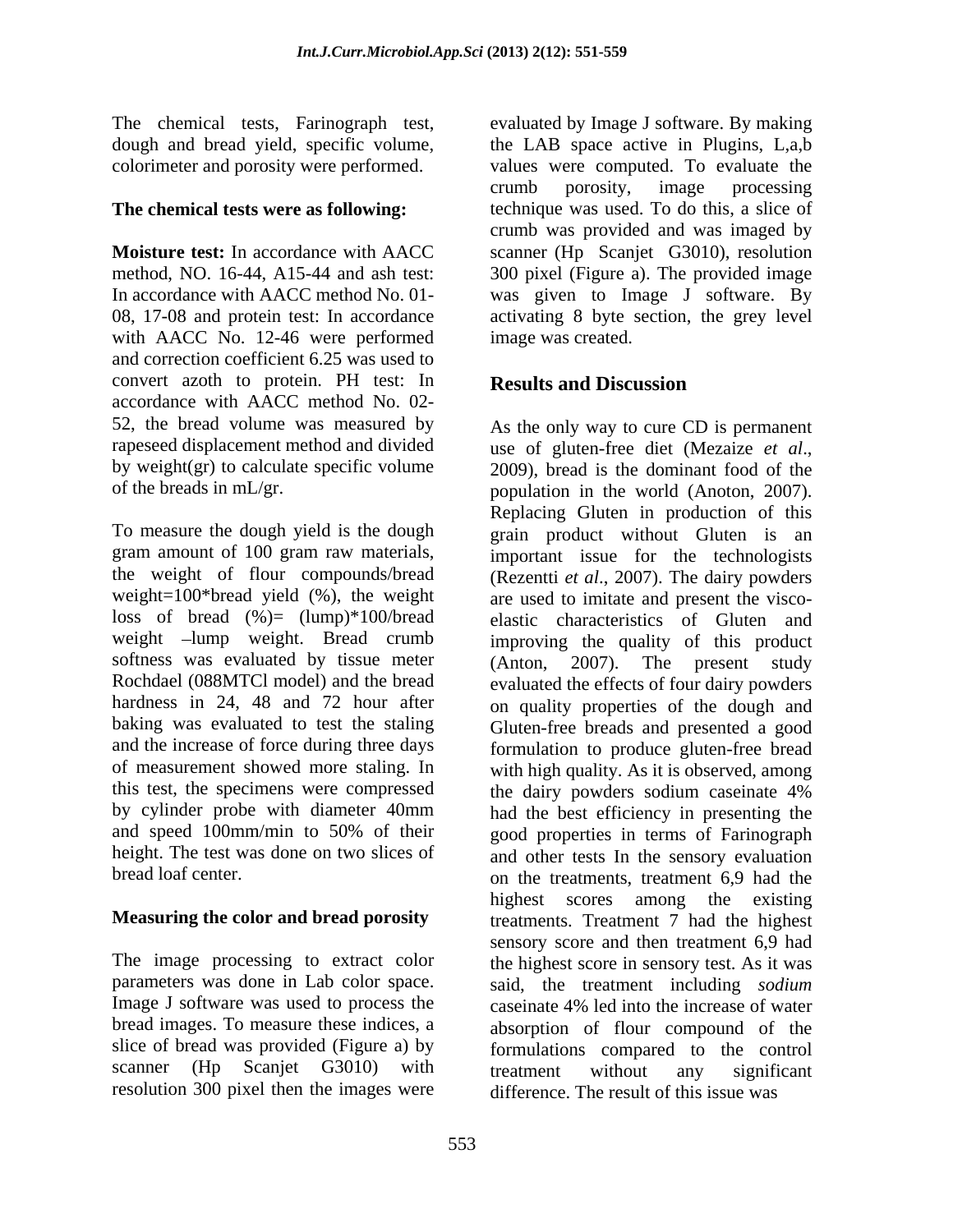| Treatment                  |                                         |                 |            |            |                 |                   |                            |
|----------------------------|-----------------------------------------|-----------------|------------|------------|-----------------|-------------------|----------------------------|
|                            | $\Gamma$ ontrol $\vert$ SM <sub>2</sub> | SM <sub>4</sub> | $\bf WP_2$ | $\bf WP_4$ | FM <sub>2</sub> | $\mathbf{FM}_{4}$ | $\mid CS_4 \mid CS_2 \mid$ |
| Fat-free dry milk powder   |                                         |                 |            |            |                 |                   |                            |
| Whey powder                |                                         |                 |            |            |                 |                   |                            |
| $Dry$ milk powder with fat |                                         |                 |            |            |                 |                   |                            |
| sodium <i>caseinate</i>    |                                         |                 |            |            |                 |                   |                            |

**Table.1** The treatment of gluten-free bread of dairy powder

**Table.1a** Rheological parameters of Farinograph test in various treatments

| <b>Treatment</b> | <b>Treatment</b> | <b>Extensibility</b> (Min)    | Water absorption                |
|------------------|------------------|-------------------------------|---------------------------------|
| No.              |                  |                               | percent                         |
|                  | Control          | $a^{0.5/0+8/2}$               | $\frac{a5}{0}$ + 59             |
|                  | Sm2              | $2/0 \pm 7/2^{\rm ac}$        | $846/0+4/45$                    |
|                  | sm4              | $3/0 \pm 4/2$ <sup>ce</sup>   | $42/0.0 \pm 93/49$ <sup>c</sup> |
|                  | Wp2              | $1/0 \pm 6/2^a$               | $34/0 \pm 6/49$ <sup>c</sup>    |
|                  | Wp4              | $3/0 \pm 7/2^a$               | $35/0 \pm 63/50^{\circ}$        |
|                  | Fm <sub>2</sub>  | $15/0 \pm 25/2$ <sup>e</sup>  | $25/0 \pm 2/52$ <sup>e</sup>    |
|                  | Fm4              | $2/0 \pm 40/2^e$              | $4/0\pm93/51^{\text{de}}$       |
|                  | Cs2              | $05/0 \pm 1/2^e$              | $65/0 \pm 51$ <sup>cd</sup>     |
|                  | Cs4              | $18/0 \pm 05/3$ <sup>ad</sup> | $2/0 \pm 62^b$                  |

**Table.2** The effect of dairy powders on chemical analyses of produced Gluten-free breads

| Treatment | Treatment | 6 Moisture, 24             | Ash                          | Protein                        | pН                                    |
|-----------|-----------|----------------------------|------------------------------|--------------------------------|---------------------------------------|
| No.       |           | hours after the            |                              |                                |                                       |
|           |           | production                 |                              |                                |                                       |
|           | Control   | $^{bc}$ 01/0 $\pm$ 4/43    | $^{cd}$ 03/0 $\pm$ 72/1      | $a^{a}16/0 \pm 1/6$            | $\frac{ab}{01/0}$ + 15/6              |
|           | Sm2       | $\frac{a}{4/0}$ ±9/36      | $\frac{d_{05}}{0.59}$ = 85/1 | $\mathrm{^{ab}O2/0}$ ±7        | $105/0 \pm 48/6$                      |
|           | Sm4       | $^{\circ}06/0\pm3/44$      | $^{\circ}04/0\pm60/1$        | $\mathrm{^{ab}O5/O}$ $\pm 1/7$ | $f_{01/0 \pm 5/6}$                    |
|           | Wp2       | $\frac{100}{5}/0 \pm 7/48$ | $\mathrm{^{cd}2}/0\pm72/1$   | $a_0$ 7/0 $\pm$ 43/6           | $\frac{ab}{21/0}$ + 15/6              |
|           | Wp4       | $\degree$ 3/0 $\pm$ 2/44   | $^{cd}1/0 \pm 70/1$          | $15/0 \pm 45/6$                | $\mathrm{^{ab}O7/0}$ $\pm 1/6$        |
|           | Fm2       | $^{16}$ 04/0 $\pm$ 2/48    | $a_{1/0\pm95/0}$             | $a_{1/0\pm 50/6}$              | $^{\circ}02/0\pm05/6$                 |
|           | Fm4       | $^{d}$ 08/0 $\pm$ 52/46    | $b$ 1/0 $\pm$ 15/1           | $a^{0.5/0 \pm 1/7}$            | $101/0+45/6$                          |
|           | Cs2       | $1/0 \pm 1/42$             | $^{cd}$ 02/0 $\pm$ 73/1      | $a^{ab}$ 01/0 $\pm$ 34/7       | $\frac{1}{1000}$ $\frac{14}{0.25}{6}$ |
|           | Cs4       | $\rm{de}03/0\pm8/48$       | $a^{0}08/0+02/1$             | $315/0 + 65/7$                 | $\rm{de}3/0\pm3/6$                    |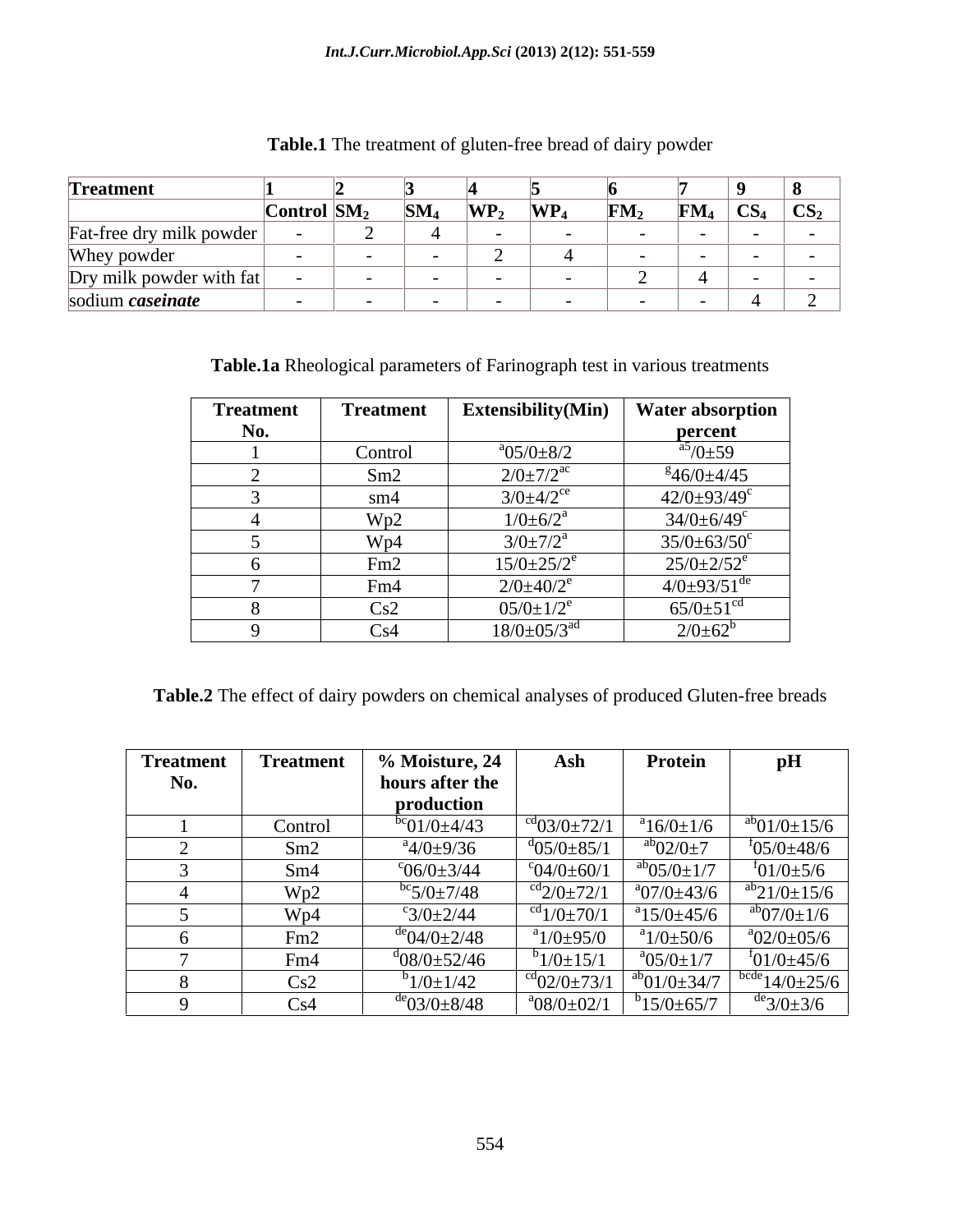| <b>Treatment</b> | <b>Tissue hardness</b> | <b>Tissue hardness</b> | <b>Tissue hardness</b> |
|------------------|------------------------|------------------------|------------------------|
|                  | (Newton)               | (Newton)               | (Newton)               |
|                  | 24h                    | 48h                    | 72h                    |
| l control        | 25/7                   | 02/8                   | 89/24                  |
| Sm2              | 31/29                  | 95/36                  | 97/36                  |
| Sm4              | 21/9                   | 05/10                  | 35/10                  |
| Wp2              | 73/13                  | 12/14                  | 46/16                  |
| Wp4              | 93/7                   | 50/4                   | 40/4                   |
| Fm2              | 96/9                   | 93/24                  | 52/30                  |
| Fm4              | 39/22                  | 97/36                  | 62/40                  |
| Cs2              | 34/7                   | 77/7                   | 22/8                   |
| Cs4              | 84/6                   | 89/9                   | 25/10                  |

**Table.3** The effect of dairy powders on the hardness of the baked breads

**Table.4** The effect of dairy powders on the sensory characteristics of the breads in various treatments

| <b>Treatment</b><br>No. | <b>Treatmen</b> | <b>Total</b><br>score | and<br>flavor  | <b>Chewing</b> | <b>Smel</b><br>and<br>aroma | $Crumb$   $Crumb$<br>tissue | colour | Crust Form     |       |
|-------------------------|-----------------|-----------------------|----------------|----------------|-----------------------------|-----------------------------|--------|----------------|-------|
|                         | <b>Control</b>  | 23/33<br>ر د ر        | C7/10<br>01117 | 1/03           | $\overline{1}$              | 12/33                       | 10/33  | 2/50           | 10/67 |
|                         | Sm2             | 96/17                 | 13/50          | 13/17          | 11/17                       | 19/50                       | 22/33  | 13/67          |       |
|                         | Sm4             | 85/66                 | 18/50          |                | 11/8                        | 23/83                       | J/JJ   |                |       |
|                         | Wp2             |                       |                |                | 4/83                        | 7/c                         | 15/50  | 9/17           |       |
|                         | Wp4             |                       |                |                | $\Omega$<br>2/6             |                             | 17/50  |                | 10/83 |
|                         | Fm2             | 67798                 | 22             | 17/17          | 15/50                       | 15/17                       | 6/33   | 10/33          |       |
|                         | Fm4             | 56/99                 | 13/23          | 25/17          | 14/83                       | 18/17                       | 11/33  | 5/83           |       |
|                         | Cs2             | 33/72                 | 5/67           | 12/50          |                             | U/ JJ                       | 3/50   | $\overline{1}$ | 11/33 |

**Table.5** The effect of dairy powders on dough and bread yield and bread weight loss

| <b>Treatment No.</b> | <b>Treatment</b> | <b>Bread yield</b> | <b>Bread weight loss</b>  | Dough yield       |
|----------------------|------------------|--------------------|---------------------------|-------------------|
|                      | 1 control        | $\degree$ 1800     | $e_{11}$ $\alpha$<br>11.8 | 214 <sup>cd</sup> |
|                      | Sm2              | $158^{\circ}$      | $a_{\mathbf{Q}}$ $\leq$   | $^{\circ}$ 173    |
|                      | sm4              | $164^{\mathrm{a}}$ |                           | $b$ 189           |
|                      | Wp2              | 170 <sup>b</sup>   |                           | $a_{178}$         |
|                      | W <sub>p4</sub>  | 173 <sup>b</sup>   | 0.52<br>، ب               | $^{b}$ 191        |
|                      | Fm2              | $180^\circ$        | $Q \mathcal{T}^{\alpha}$  | $\frac{c}{210}$   |
|                      | Fm4              | $194^\circ$        |                           | $\frac{bc}{200}$  |
|                      | Cs2              | $183^{\circ}$      | 9.45                      | $\rm{^{bc}}$ 200  |
|                      | Cs4              | $185^{\circ}$      | $6.9^{8}$                 | <sup>cd</sup> 218 |

The different alphabets showed the significant difference at level 5%.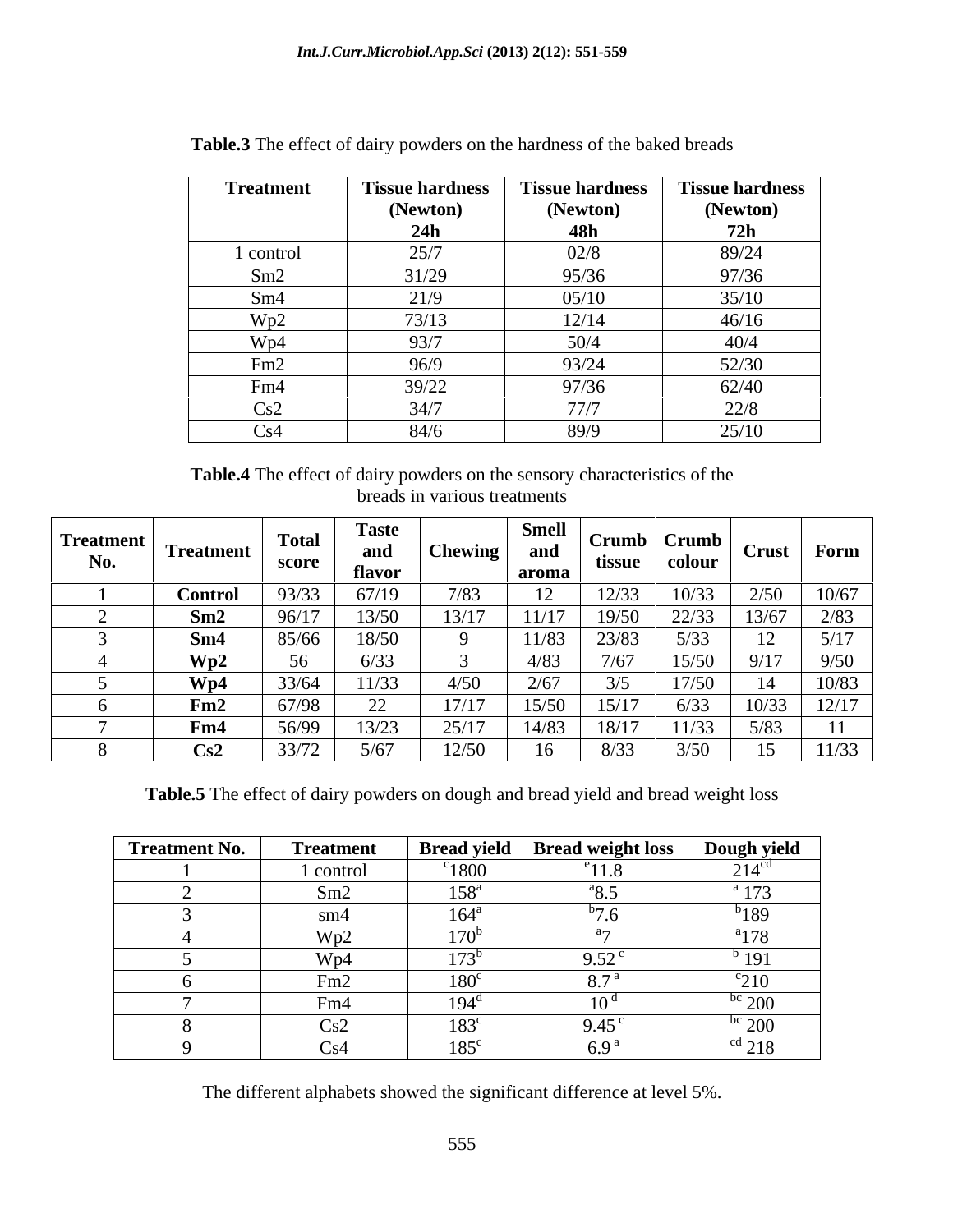| <b>Treatment</b> | <b>Treatment</b> | <b>Tissue</b>         |
|------------------|------------------|-----------------------|
| No.              |                  | porosity              |
|                  | Control          | $^{bc}86/75$          |
|                  | Sm2              | $\degree$ 76/79       |
|                  | sm4              | $^{c}94/78$           |
|                  | Wp2              | $^{a}9/69$            |
|                  | Wp4              | $a_{2/70}$            |
|                  | Fm2              | $^{b}92/73$           |
|                  | Fm4              | $b$ <sub>253/74</sub> |
|                  | Cs2              | $a_8/69$              |
|                  | Cs4              | $a_{5/69}$            |

**Table.6** The evaluation of the porosity of bread tissue

**Table. 7** The effect of dairy powders on the crust and crumb colour in various treatments

| Treatment |                                                                                                  | <b>Tissue</b>                       |                                                                                                                                                  |                           | Crust                                  |                                                            |
|-----------|--------------------------------------------------------------------------------------------------|-------------------------------------|--------------------------------------------------------------------------------------------------------------------------------------------------|---------------------------|----------------------------------------|------------------------------------------------------------|
|           |                                                                                                  |                                     |                                                                                                                                                  |                           |                                        |                                                            |
| 1 control | $0.046^{\frac{a}{2}}$ 24.186 $\big  0.026^{\frac{a}{2}}$ 0.673 $\big  0.147^{\frac{a}{2}}$ 71.75 |                                     |                                                                                                                                                  | $0.217$ <sup>a</sup>      | 0.007 <sup>a</sup>                     | $0.25^{\text{a}} \pm 40.11$                                |
|           |                                                                                                  |                                     |                                                                                                                                                  | $\pm 22.168$              | ±10.120                                |                                                            |
| Sm2       | $0.048^{\degree} \pm 22.987$                                                                     | $0.041$ <sup>a</sup><br>$\pm 0.477$ | $0.6^{b} \pm 73.80$                                                                                                                              | $0.066^{b} \pm 24.43$     | $0.133^{b}$                            | $0.17^{b} \pm 42.644$                                      |
| Sm4       | $0.043^{\mathrm{d}} \pm 21.773$                                                                  | $0.0184^{b}$                        | $0.287$ c                                                                                                                                        | $0.33^{b} \pm 24.28$      | ±11.367<br>$0.12^{\text{ d}} \pm 9.88$ | $0.21^{\circ} \pm 45.03$                                   |
|           |                                                                                                  | ±1.354                              | $\pm 67.613$                                                                                                                                     |                           |                                        |                                                            |
| Wp2       | $0.040^{b} \pm 20.42$                                                                            | $0.021$ c                           | $0.336$ <sup>d</sup>                                                                                                                             | $0.24^{\circ} \pm 25.420$ | $0.185^{\circ}$                        | $0.08^{b} \pm 42.069$                                      |
|           |                                                                                                  | ±0.213                              | ±70.363                                                                                                                                          |                           | ±11.720                                |                                                            |
| Wp4       | $0.176^{b} \pm 20.82$                                                                            | $0.006^{\circ}$                     | $0.107^{\mathrm{d}} \pm 70.64$                                                                                                                   | $0.27^{\circ}$ ± 25.2     |                                        | $\boxed{0.113^{\circ} \pm 9.097}$ $0.62^{\circ} \pm 44.64$ |
|           |                                                                                                  | $\pm 0.051$                         |                                                                                                                                                  |                           |                                        |                                                            |
| Fm2       | $0.099^{\circ}$ ± 22.55                                                                          |                                     | $0.022^{b\text{e}} \pm 1.13$ $0.173^{\text{c}} \pm 67.83$ $0.175^{\text{a}} \pm 22.82$ $0.0151^{\text{e}} \pm 9.25$ $0.17^{\text{c}} \pm 46.105$ |                           |                                        |                                                            |
| Fm4       | $0.119^{\circ} \pm 22.395$                                                                       | $0.028^{be}$                        | $0.63^{\mathrm{d}} \pm 70.06$                                                                                                                    | $0.117^{bc}$              | $0.125^{\circ}$                        | $0.095^{b}$                                                |
|           |                                                                                                  | ±1.403                              |                                                                                                                                                  | ±24.83                    | ±11.467                                | $\pm 42.405$                                               |
| Cs2       | $0.395^{b} \pm 20.52$                                                                            | $0.25^{\circ}$ ± 1.69               | $0.41^{\circ}$ ± 74.48                                                                                                                           | $0.1^{\circ}$ ± 25.25     | 0. $103^{\text{a}} \pm 10.08$          | $0.115^{d}$                                                |
|           |                                                                                                  |                                     |                                                                                                                                                  |                           |                                        | $\pm 51.335$                                               |
| Cs4       | $0.167^{b} \pm 20.52$ 0.3 $1^{b} \pm 1.055$                                                      |                                     | $0.142^{\text{f}}$                                                                                                                               | $0.076$ <sup>bc</sup>     | $0.27^{\text{ d}} \pm 9.59$            | $0.102^{\text{e}}$                                         |
|           |                                                                                                  |                                     | ±66.671                                                                                                                                          | ±25.03                    |                                        | $\pm 52.512$                                               |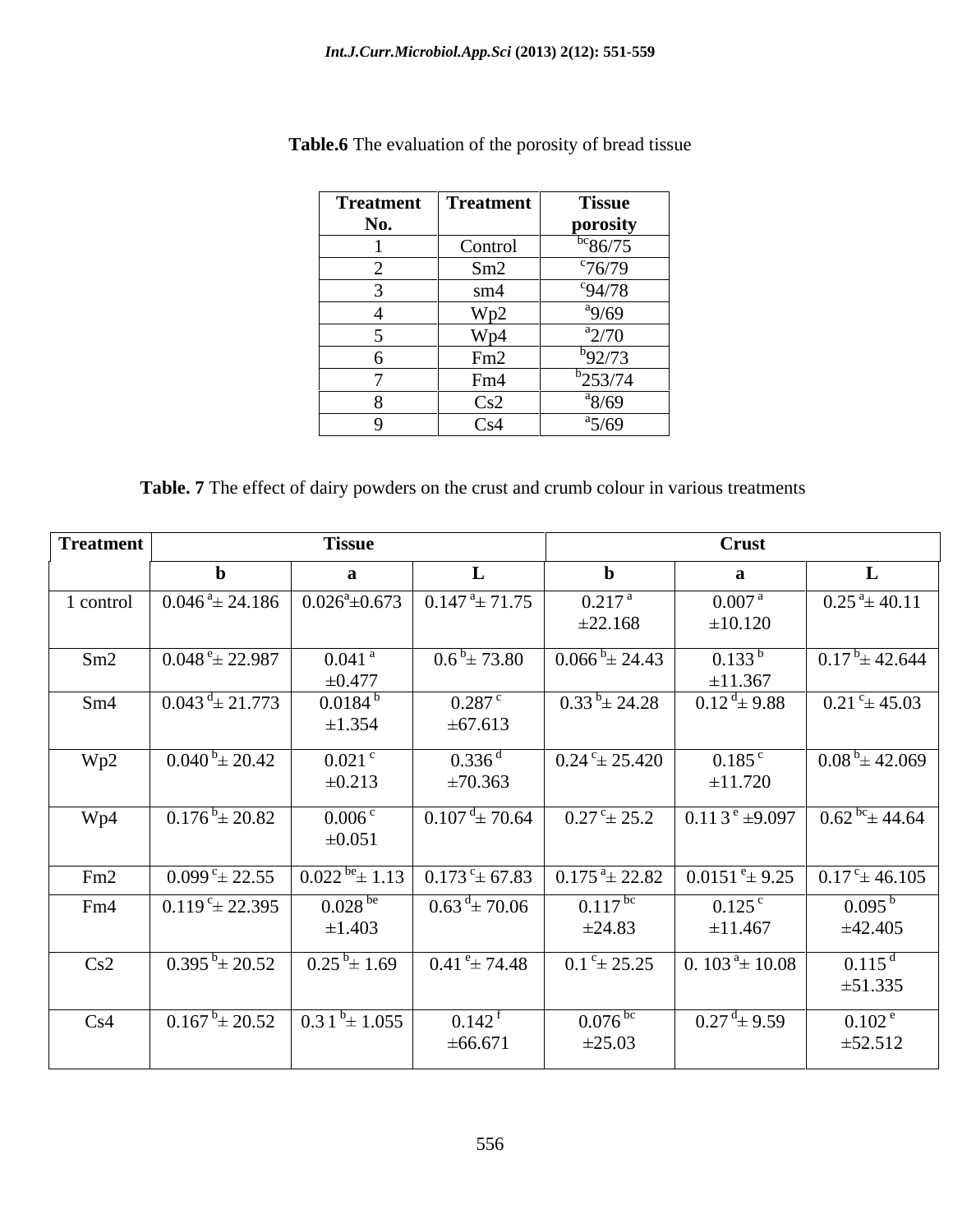| <b>Treatment</b> | <b>Bread</b>    | <b>Specific volume of</b>        | $gr/cm^{\circ}$                               | <b>Bread</b>                |
|------------------|-----------------|----------------------------------|-----------------------------------------------|-----------------------------|
|                  | Volume          | bread(cm <sup>3</sup> /gr)       | <b>Density</b>                                | height(cm)                  |
| 1 (control)      | $5 + 920$       | $0.018^{\text{ a}} \pm 2.08$     | $0.003 \pm 0.48$                              | $0.15^{\text{a}} \pm 7.25$  |
| Sm2              | $4.36 \pm 650$  | $0.016^{b} \pm 1.42$             | $0.01 + 0.7$                                  | $b_{00.026\pm6.13}$         |
| sm4              | $4.6 \pm 950$   | $0.0082$ <sup>a</sup> $\pm 2.05$ | $0.01 \pm 0.49$                               | $0.08^{\text{a}} \pm 7.12$  |
| Wp2              | $4.36 \pm 710$  | $0.02^{\degree} \pm 1.53$        | $0.0059 \pm 0.65$                             | $0.08^{b} \pm 6.22$         |
| Wp4              | 4±990           | $0.016^{\text{t}} \pm 2.21$      | $0.0032 \pm 0.45$ 0.1 <sup>a</sup> $\pm$ 7.10 |                             |
| Fm2              | $2.65 \pm 1050$ | $0.007^{\text{ a}}\pm 2.09$      | $0.031 \pm 0.48$                              | $0.07^{\circ}$ ± 7.43       |
| Fm4              | $4.3 \pm 680$   | $0.017^{\rm c}$ ± 1.50           | $0.065 \pm 0.66$                              | $0.03^{b} \pm 6.10$         |
| Cs2              | $2.83 \pm 1000$ | $0.004^{d}$ ± 2                  | $0.001 \pm 0.5$                               | $0.026^{\text{a}} \pm 7.14$ |
| Cs4              | $3.46 \pm 1020$ | $0.01^{\circ}$ ± 2.24            | $0.01 \pm 0.45$                               | $0.1^{\circ}$ ± 7.40        |

**Table.8** Measurement of specific volume, density and height of bread

in this section. The increase of the water powder 4%. By comparing the treatments, content of dough increased the amount of the control treatment was yellowier than dough. The highest dough yield in dairy the rest of the treatments. The low fat dry powder treatments was achieved by milk 2% treatment had the highest *sodium* caseinate 4% treatment and the porosity and treatment 9 with *sodium* lowest amount was obtained by dry milk case in at 4% had the lowest porosity. powder (low fat) 2% and they showed that highest and lowest water absorption in References Farinograph test. With the increase of dairy powders in formulation, the bread Ahmadian and Fateme. 2007. The effect of quality loss is lowered and by the increase of whey powder 2%, the bread loss was reduced significantly. By the increase of *sodium* caseinate, moisture content is industry sciences. Shahid Beheshti increased in bread and it is due to its capability in keeping moisture and Pouresmail and Naser. 2009. Formulation reduction of bread loss. The lowest loss and production of gluten-free probiotic was dedicated to *sodium* caseinate 4% bread by transglutaminase enzyme and treatment and the highest loss was Guar and Xanthan hydrocolloids. MA dedicated to control. The highest specific volume was dedicated to sodium caseinate  $11$ . 4% and the lowest specific volume was Jamshidpour and Satar. 2006. The effect dedicated to dry milk powder treatment (fat free) 2%. Among the treatments, the highest lightness of crumb was dedicated to sodium caseinate 2% treatment and the conventional breads. MA thesis. lowest value was dedicated to treatment 9 Nutrition and food industry sciences as sodium caseinate 4%. Regarding the redness index, as it was said in the existing charts, the highest was dedicated to Rostaminejad and Mohammad. 2009. sodium caseinate 2% treatment and the Celiac disease: The instruction of

consistent with the results of dough yield lowest value was dedicated to whey milk 2% treatment had the highest caseinate 4% had the lowest porosity.

# **References**

- wax retrograded starch on Rheological properties of dough and baguette quality. MA thesis. Nutrition and food University. P. 27.
- bread by transglutaminase enzyme and Guar and Xanthan hydrocolloids. MA thesis. Tarbiat Modares University. P. 11.
- of slow freezing and storage under freezing conditions on the quality characteristics of three types of Iran conventional breads. MA thesis. institution of Shahid Beheshti University. P. 54, 29.
- Celiac disease: The instruction of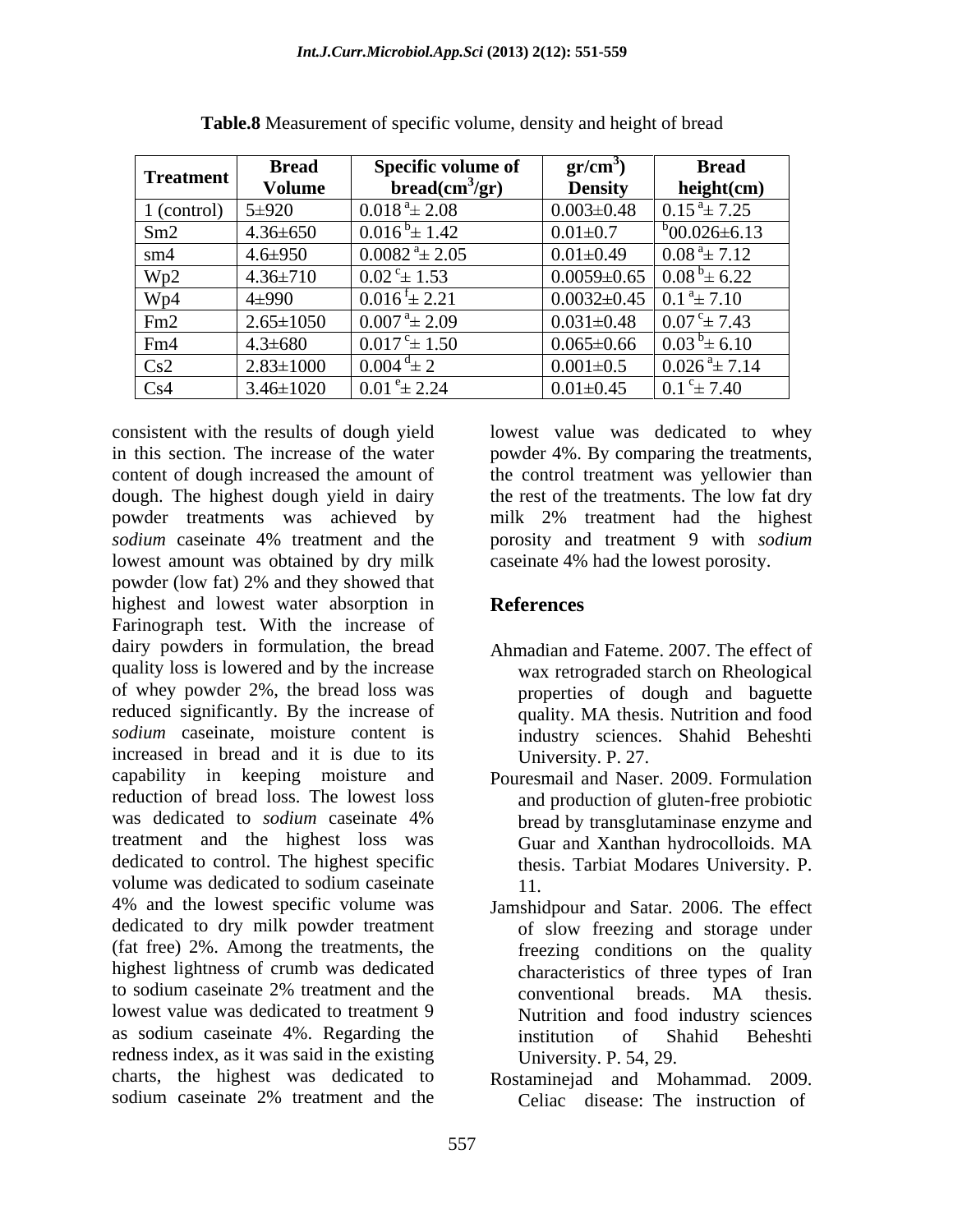- Gluten-free diet. Medical Sciences bean flour extruded bland usage. J. University of Shahid Beheshti. Gastric and liver diseases research center. P.
- Rajabzade and Naser. 1996. The bread
- Fatemi and Hassan. 1999. Chemistry of
- 
- 
- Arendt, E.K., Morrissey, A.M., Anton,
- Arendt, E.K., Morrissey, A., Moore,
- Small,D.M.2004.Gluten free breads
- Cauvian,P, Susan S.S.,S. and young,L. consumer, Proceedings of the 12 the
- Clerici,M.T.P.S.Airoldi,C.El-Dash,A.A. qualities of gluten-free bread. LWT-
- Gabric, D. 2007. Gluten free bread production by the corn meal and soy

bean flour extruded bland usage. J.<br>Agricult.Conspectus Scientifi. 72(3):227-232.

- 13. Demirkesen,I.,Mert,B.,Sumno,G.,Sahin,S. technology. Fourth edition. Tehran: free bread production by the corn Resources institution of Tehran meal and soybean flour extruded blend University. P. 488. The same state of the same state of the same state of the same state of the same state of the same state of the same state of the same state of the same state of the same state of the same state of the 2010.Rheological Properties of glutenusage. J. Agricult. Conspectus Scientifi..72(3):227-232.
- food. Joint stock company Don,C.Lichtendonk,W.J.PfiJter,J.J. and publications. p. 34. Standard and industrial researches of Iran. macropolymer : a gel formed by 2004. Gluten-free foods. Standard No. glutenin particle. Journal of Cereal 7948. Science, 37:1-7. Hamer ,R.J.2003a. Glutenin
- Anton, A.A., and Artfield, S.D. 2008. Don,C. Lichtendonk, W.J. Plijter, J.J.and Hydrocoloid in gluten-free breads Hamer, R.J. and Hamer , R.J. review International J. Food Sci. 2003b.understanding the link between Nutrition. 59:1,11-23. GMP and dough:from glutenin A.A., and Artfield, S.D. 2007. dough. J. Cereal Sci.38:157-165. Hamer,R.J. and Hamer ,R.J. GMP and dough:from glutenin particles in flour towards developed
	- Hydrocoloid in gluten-free breads: Eliasson ,A.C., and Larsson, K. 1993. Review. Inter. J. Food Sci. Nutrition. Cereals in Bread Making: A 59(1), 11-23. Molecular Colloidal Approach. Eliasson ,A.C., and Larsson,K. 1993. Cereals in Bread Making: A Molecular Colloidal Approach. Marcel .Dekker. New York.
- M.M., and Dal Bell, F. 2008. Gluten Elke, K.A., and Dal Bello, F. 2008. The free Cereal Products and gluten free cereal products and Beverages.1st Edition. Ap.USA. beverages Elsevier Inc, pp: 1-7, 17-20, Cato,L.,Gan,J.J.,Rafael,L.G.B., and 29, 35, 40, 47-48, 83, 91, 203-208, 291, 293, 296-299, 301-307, 394.
	- using rice flour and hydrocolloid Fasano,A., and Cattasi,C. 2001.Current gums.Food Aust,56:75-78. approaches ti diagnosis and treatment 2004.Using cereal science .Gasteroentrol. 120:636-651 of celiac disease:an evolving spectrum
	- &technology for the benefit of Gallagher E, Gormley TR and Arendt EK, international ICC cereal &bread congress, 23-26 the may Engineer. 56: 153-161. 2003. Crust and crumb characteristics of gluten free breads. J. Food Engineer. 56: 153-161.
	- 2004,Harrogate,UK.PP:355-362. Gallagher E, Gormley TR and Arendt EK, 2009.Production of acidic extruded formulation of gluten-free cereal-based rice flour and its influence on the products. Trends Food Sci. Technol. 2004. Recent advances in the products. Trends . Food Sci. Technol. 15: 143-152.
- Food Sci. Technol. 42:618-623. Gallagher E, and Gormley TR. Quality of Curic, D., Novotni, D., Bauman, I., & gluten free breads produced at retail outlets .Research Report ,Teagas .The National Food Center, Dublin 15,